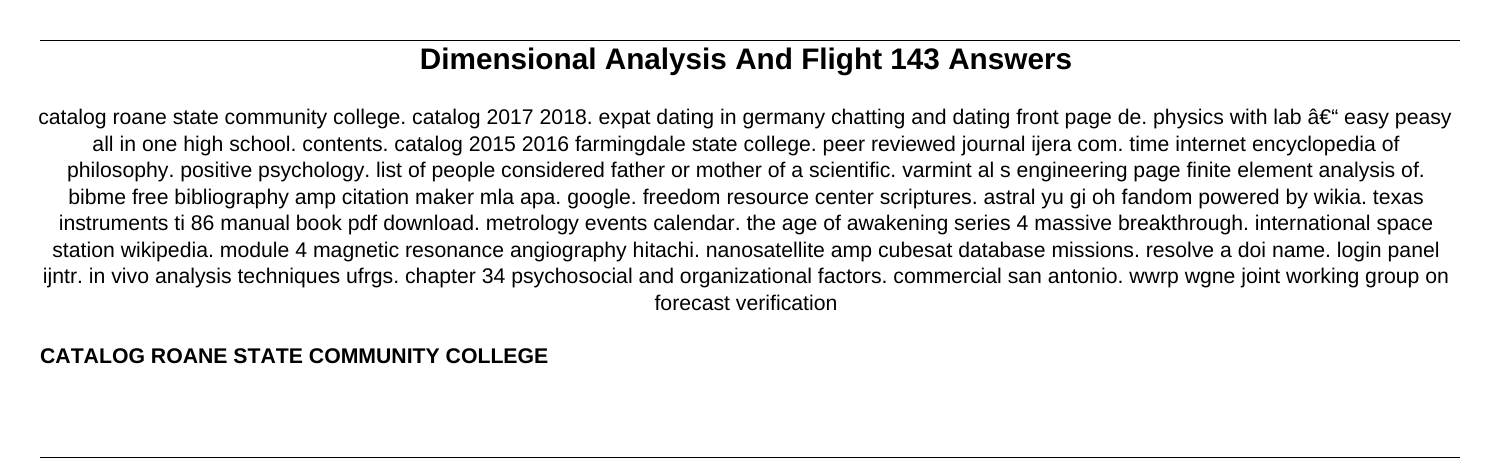### APRIL 30TH, 2018 - NOTE THE TERMS IN WHICH A COURSE IS NORMALLY TAUGHT IS AT THE END OF EACH DESCRIPTION F FALL SP SPRING SU SUMMER JUMP TO TN ECAMPUS COURSES'

#### '**catalog 2017 2018**

**April 29th, 2018 - ART 123 Art History An analysis of the social physical and psychological influences affecting the artist during various historical periods through the present**'

'**expat dating in germany chatting and dating front page de**

may 1st, 2018 - the first and the best free dating site for expats in germany find and meet other expats in germany register for free now'

'physics with lab  $\hat{a} \in \mathcal{C}$  easy peasy all in one high school

**april 28th, 2018 - honors physics please review the faqs and contact us if you find a problem credits 1 prerequisite at the very least you need to have taken algebra and know basic trigonometry which can be found at khan academy**'

#### '**contents**

april 29th, 2018 - vol 7 no 3 may 2004 mathematical and natural sciences study on bilinear scheme and application to three dimensional convective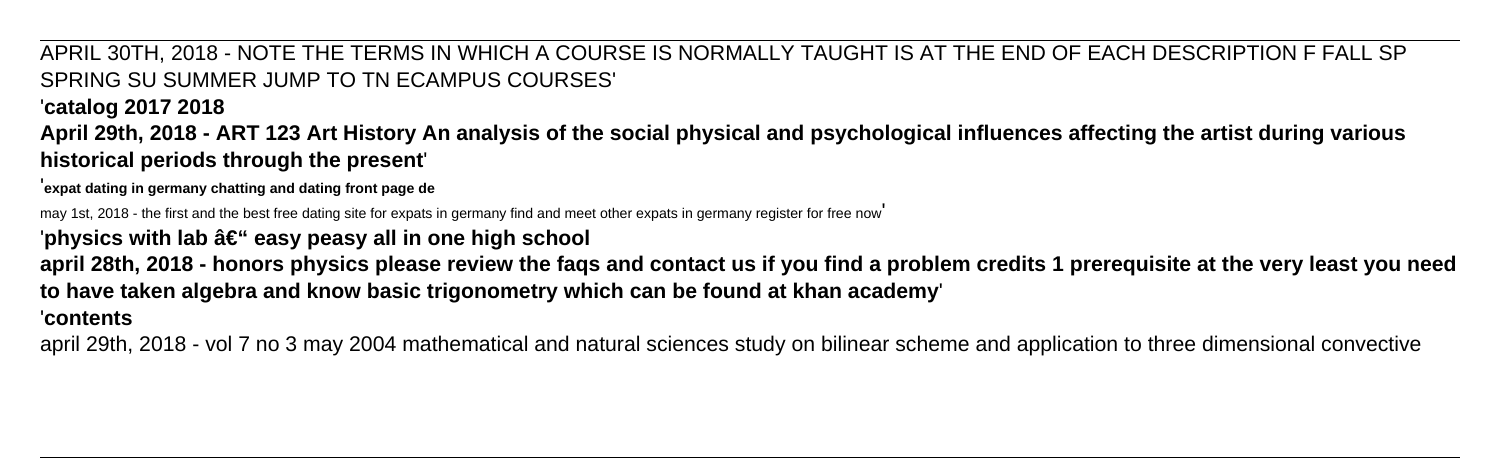equation itaru hataue and yosuke matsuda'

#### '**catalog 2015 2016 Farmingdale State College**

April 29th, 2018 - ART 123 Art History An analysis of the social physical and psychological influences affecting the artist during various historical periods through the present''**Peer Reviewed Journal IJERA com**

**May 2nd, 2018 - International Journal of Engineering Research and Applications IJERA is an open access online peer reviewed international journal that publishes research**'

#### '**time internet encyclopedia of philosophy**

may 1st, 2018 - time time is what we use a clock to measure information about time tells us the durations of events and when they occur and which events happen before which others'

### '**positive psychology**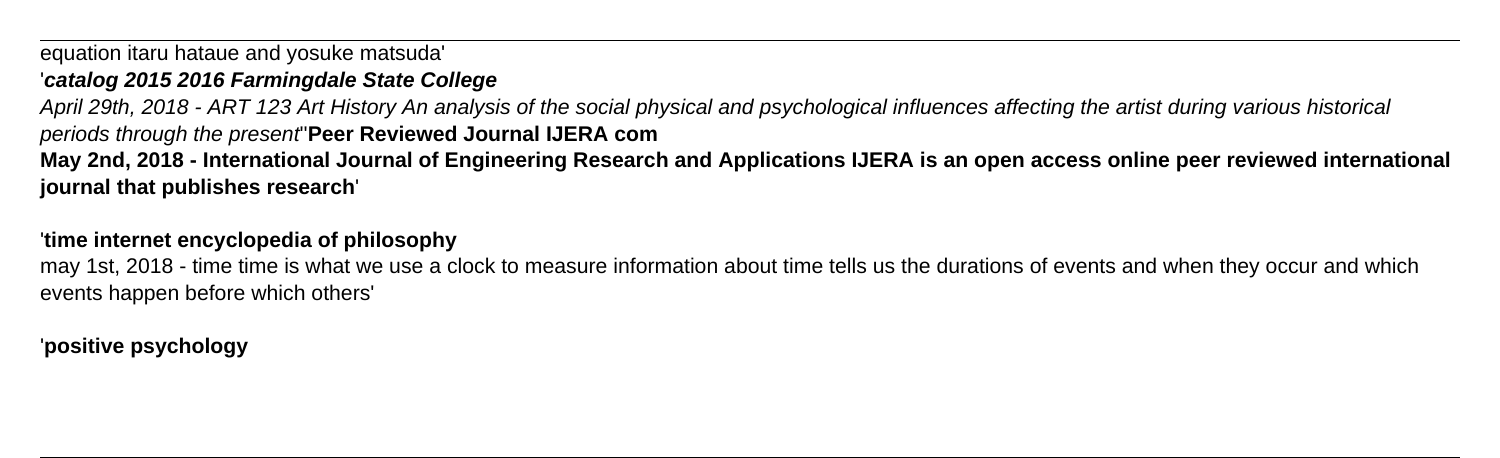### **may 2nd, 2018 - a comprehensive review of positive psychology positive psychology william d tillier calgary alberta update 2013 2017 under construction**'

### '**List of people considered father or mother of a scientific**

May 2nd, 2018 - The following is a list of people who are considered a father or mother or founding father or founding mother of a scientific field Such people are generally regarded to have made the first significant contributions to and or delineation of that field they may also be seen as a rather than the father or mother of the field'

### '**varmint al s engineering page finite element analysis of**

may 2nd, 2018 - example finite element analysis on complex structures using the nike2d and nike3d codes''**bibme free bibliography amp citation maker mla apa** may 1st, 2018 - bibme free bibliography amp citation maker mla apa chicago harvard'

#### '**google**

april 30th, 2018 - search the world s information including webpages images videos and more google has many special features to help you find exactly what you re looking for''**FREEDOM RESOURCE CENTER SCRIPTURES**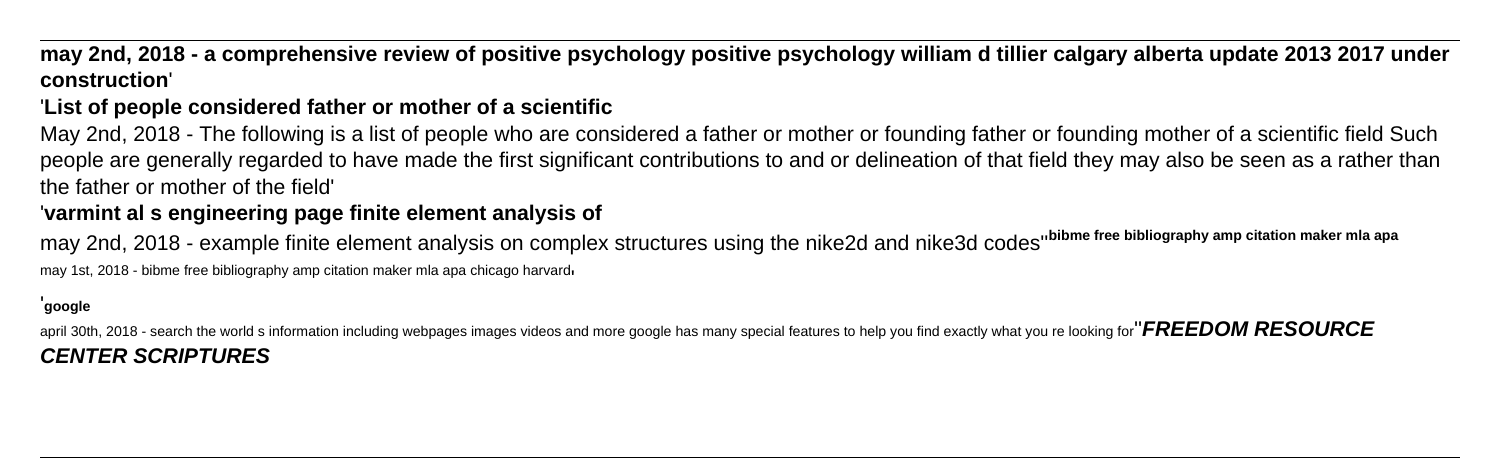## MAY 2ND, 2018 - CONVERT DEBT TO CASH PAY OFF MORTGAGE CREDIT CARD STUDENT LOAN IRS AUTO DEBT DEBT FREE EDUCATIONAL PROGRAMS''**Astral Yu Gi Oh FANDOM powered by Wikia**

April 29th, 2018 - Astral  $\tilde{a}$ ,  $\tilde{a}$ ,  $\tilde{a}$ ,  $\tilde{a}$   $\tilde{f}$   $\tilde{a}$   $\tilde{f}$   $\tilde{a}$ ,  $\tilde{a}$   $\tilde{f}$   $\tilde{a}$ ,  $\tilde{a}$   $\tilde{f}$   $\tilde{a}$ ,  $\tilde{f}$   $\tilde{a}$ ,  $\tilde{f}$   $\tilde{a}$ ,  $\tilde{f}$   $\tilde{a}$ ,  $\tilde{f}$ 

#### '**texas instruments ti 86 manual book pdf download**

april 27th, 2018 - view and download texas instruments ti 86 manual book online graphing calculator ti 86 calculator pdf manual download also for ti 86 viewscreen calculator'

#### '**Metrology Events Calendar**

May 1st, 2018 - 30 Apr 2018 World Conference On Quality And Improvement Seattle Washington The Act Of Innovating Is Defined As "the Introduction Of New Things Or Methods â€...

'**the age of awakening series 4 massive breakthrough**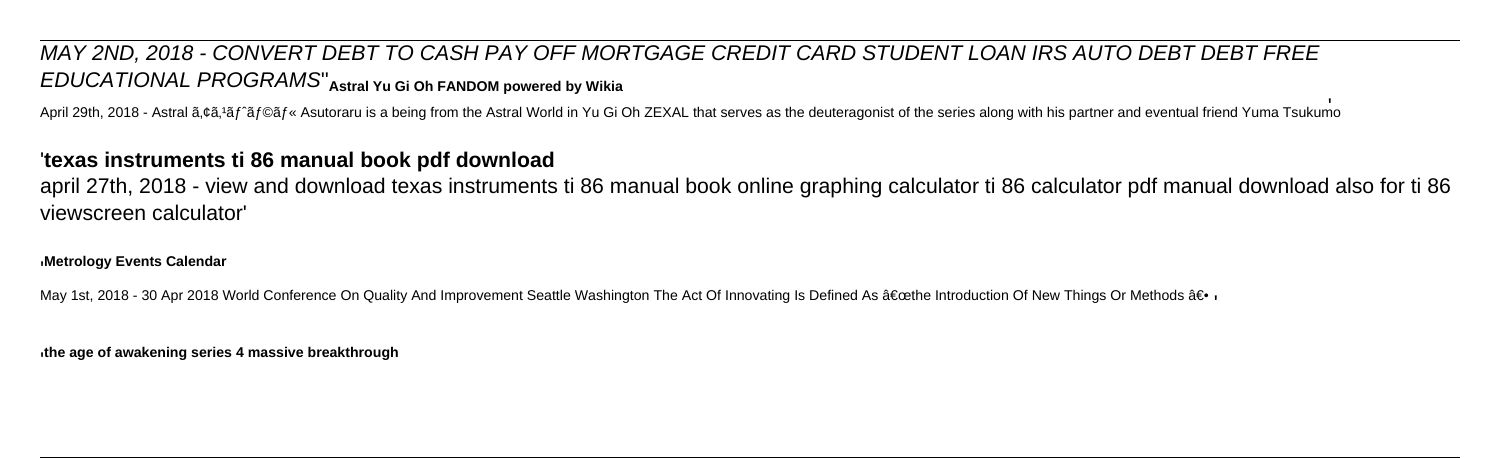april 29th, 2018 - it s happening at long last please see our fair use notice note a translation provided by a human translator is clearly preferable but a less than perfect one is still better than none

#### '**International Space Station Wikipedia**

May 2nd, 2018 - The International Space Station On 23 May 2010 As Seen From The Departing Space Shuttle Atlantis During STS 132''**Module 4 Magnetic Resonance Angiography Hitachi**

April 29th, 2018 - Magnetic Resonance Angiography MRA Magnetic Resonance Angiography involves the use of magnetic resonance imaging to examine blood vessels in key areas of the body'

#### '**nanosatellite amp cubesat database missions**

april 30th, 2018 - tracking the nanosat and cubesat revolution in detail best overview of newspace constellations cubesat companies cubesat technologies cubesat instruments advanced concepts and novel missions newspace ground station networks crowdfunding and pocketqubes''**RESOLVE A DOI NAME** APRIL 30TH, 2018 - TYPE OR PASTE A DOI NAME INTO THE TEXT BOX CLICK GO YOUR BROWSER WILL TAKE YOU TO A WEB PAGE URL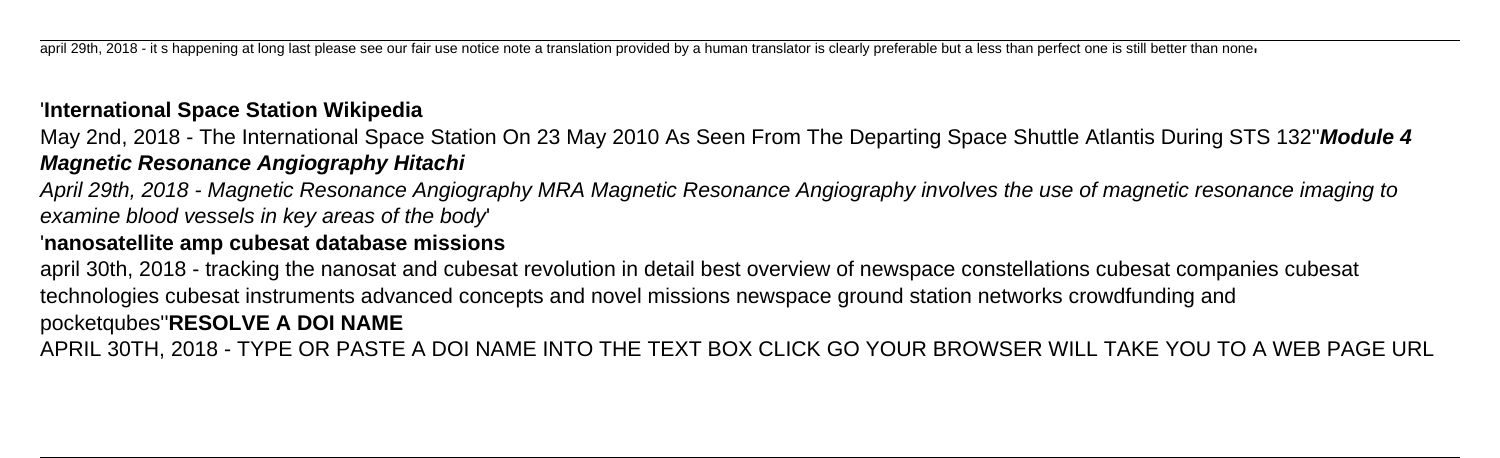ASSOCIATED WITH THAT DOI NAME SEND QUESTIONS OR COMMENTS TO DOI HELP DOI ORG''**Login Panel IJNTR** May 2nd, 2018 - Water is a key driver of economic and social development while it also has a basic function in maintaining the integrity of the natural environment'

### '**in vivo analysis techniques ufrgs**

may 1st, 2018 - imaging of inner structures nowadays there is a request for noninvasive techniques in diagnostics and hence invasive ones are restricted to presurgical examinations and interventional radiology'

#### '**chapter 34 psychosocial and organizational factors**

april 29th, 2018 - chapter 34 psychosocial and organizational factors psychosocial and organizational factors steven l sauter joseph j hurrell jr lawrence r murphy and lennart levi'